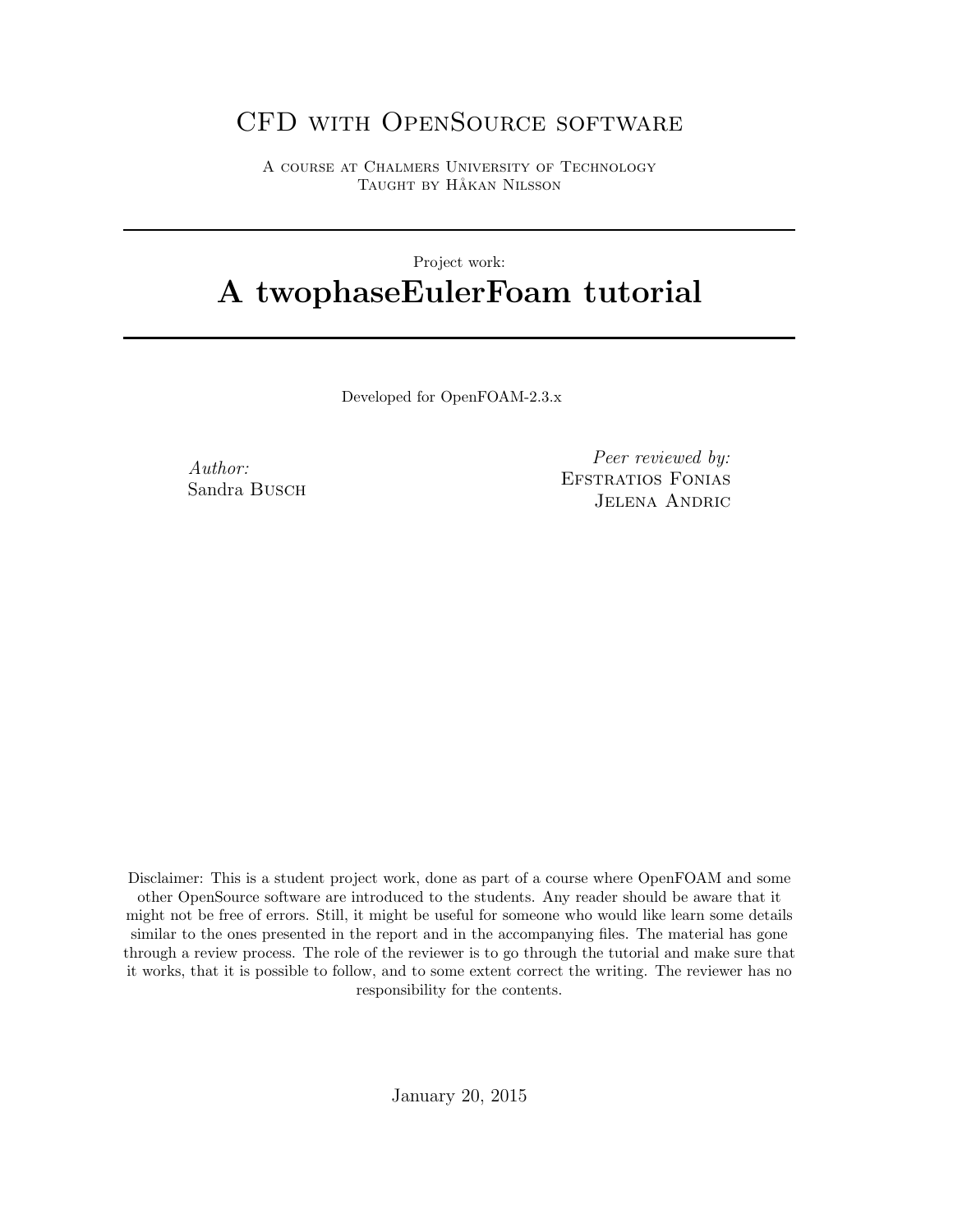# 1 Introduction

This tutorial describes how to solve an Euler-Euler multiphase model with the twoPhaseEulerFoam solver. The simulation that will be carried out is a gas-solid flow in a bubbling fluidized bed energy converter. A similar simulation has already been carried out using the commercial software ANSYS/FLUENT and this project thus also aims partly at comparing both softwares and their results.

The fluidized bed is a 2D column with height 1 m, width 0.28m and thickness 0.025 m. Fluidizing gas is blown under the column through a distributor plate. The static bed height is 0.4m with a solids volume fraction of 60 %. Figure 1 shows the basic geometry and the numbering of the vertices used in Section 3.2 ('Mesh'). Parameters that will be used in the set-up are given in Table 1 and the drag models will be those of Schiller-Naumann, Wen-Yu and Syamlal-O'Brien.

Table 1: Parameters used for the simulation

| Parameter                     | Value                                |
|-------------------------------|--------------------------------------|
| Solid density                 | $2500 \ kg/m^3$                      |
| Gas density                   | 1.225 $\frac{1}{kg}$ /m <sup>3</sup> |
| Solid diameter                | $275 \ \mu m$                        |
| Initial solid volume fraction | 40%                                  |
| Superficial gas velocity      | 0.46m/s                              |
| Static bed height             | 0.4m                                 |
| Maximum solid packing         | $62\%$                               |
| Lift forces                   | Negligible                           |

# 2 Theory

#### 2.1 Governing equations

There are different approaches to numerically model multiphase flows: direct numerical simulation (DNS), Lagrangian particle tracking and multi-fluid modelling. Multi-fluid modelling is used here, where both phases are treated as interpenetrating continuaa and therefore share the same basic momentum and continuity equations. An overview of relevant equations for multiphase flows is given by the PhD. thesis of Henrik Rusche<sup>1</sup>. Only the basic governing equations are listed here. The continuity equation reads

$$
\frac{\partial}{\partial t}\alpha_k \rho_k + \frac{\partial}{\partial x_i} \alpha_k \rho_k U_{k,i} = 0 \tag{1}
$$

The momentum equation reads

$$
\alpha_k \rho_k \left( \frac{\partial}{\partial t} U_{k,i} + U_{k,j} \frac{\partial}{\partial x_i} U_{k,i} \right) = \alpha_k \rho_k g_i - \alpha_k \frac{P_l}{\partial x_i} - \frac{\partial \tau_{k,ij}}{\partial x_j} + I_{k,i}
$$
(2)

Here,  $\alpha_k$  is the volume fraction and  $\rho_k$  the density of the respective fluid. The index k is symbolic for the solid and the fluid phase, e.g. the solid phase fraction may be denoted by  $\alpha_p$ , the one of the continuous phase as  $\alpha_f$ . The sum of the volume fraction of the different phases is always unity. $\tau_{k,i,j}$  denotes the stress tensor and  $I_{k,i}$  denotes the momentum transfer between the phases, which may include drag forces, lift forces, turbulent dispersion, etc..

Since drag forces have a major influence on the behaviour of the fluidized bed, those that are used further will be briefly described.

<sup>1</sup>Henrik Rusche, Computational Fluid Dynamics of Dispersed Two-Phase Flows at High Phase Fractions, PhD Thesis, Imperial College, London, 2002.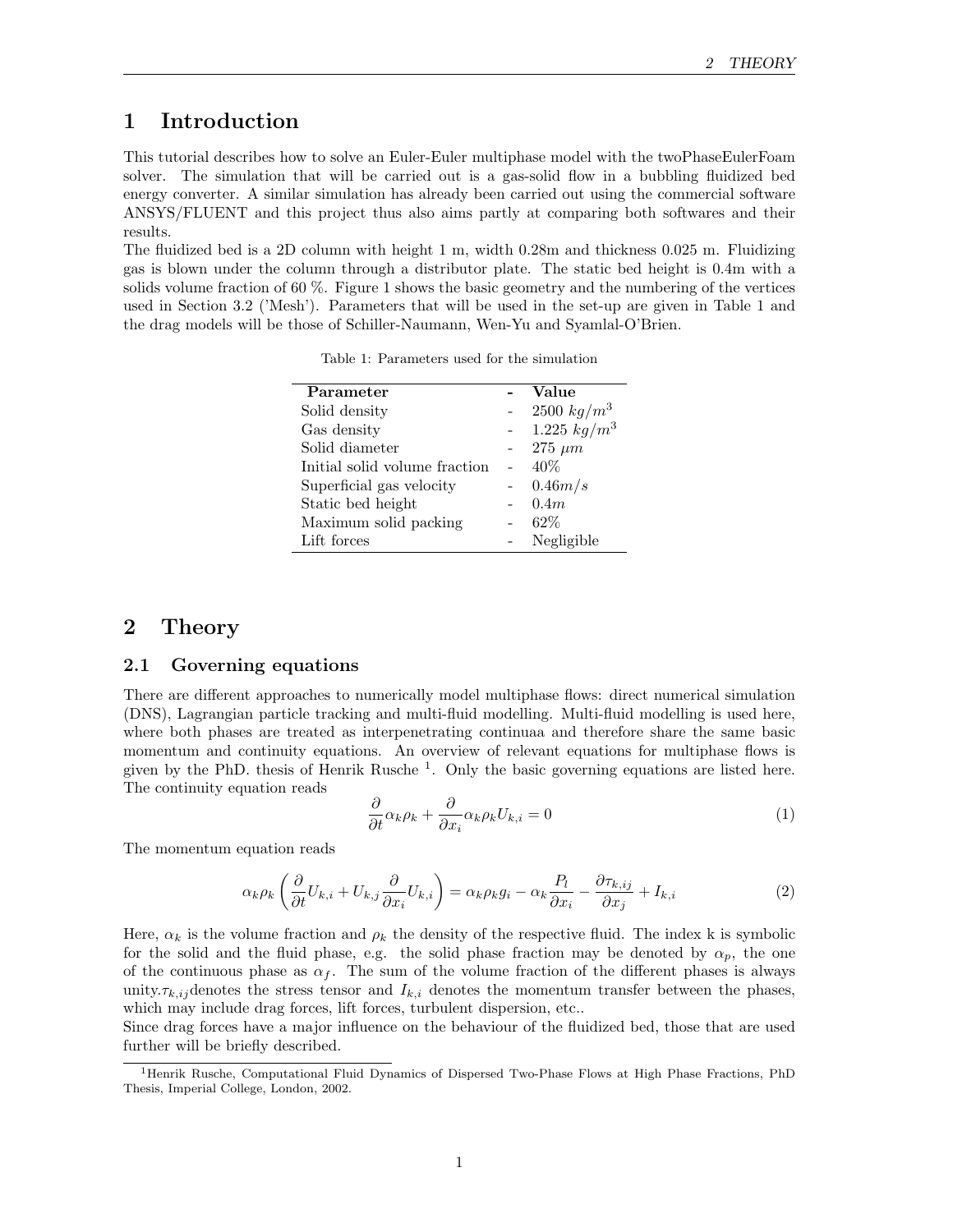

Figure 1: Geometry of the bubbling fluidized bed boiler

## 2.2 Drag models

The drag force is usually expressed as:

$$
F_D = \frac{1}{2} C_D \rho_f A |V_r| V_r \tag{3}
$$

where  $C_D$  is the drag coefficient,  $\rho_f$  is the fluid density, A is the projected area of the particle and  $V_r$  the relative velocity between the two phases. The drag coefficient is defined different in each drag model.

For the Syamlal-O'Brien drag model, the drag coefficient is given as:

$$
C_D = \left(0.63 + \frac{4.8}{\sqrt{\frac{Re}{V_r}}}\right)^2\tag{4}
$$

where Re is the Reynolds number of the solid phase.

The relative velocity and coefficients are further implemented in OpenFoam as follows:

$$
V_r = 0.5\left(A - 0.06Re + \sqrt{(0.06Re)^2 + 0.12Re(2B - A) + A^2}\right)
$$
\n(5)

$$
A = \alpha_p^{4.14} \tag{6}
$$

$$
B = 0.8\alpha_p^{1.28} if \alpha_p \le 0.85
$$
 (7)

$$
B = \alpha_p^{2.65} i f \alpha_p > 0.85 \tag{8}
$$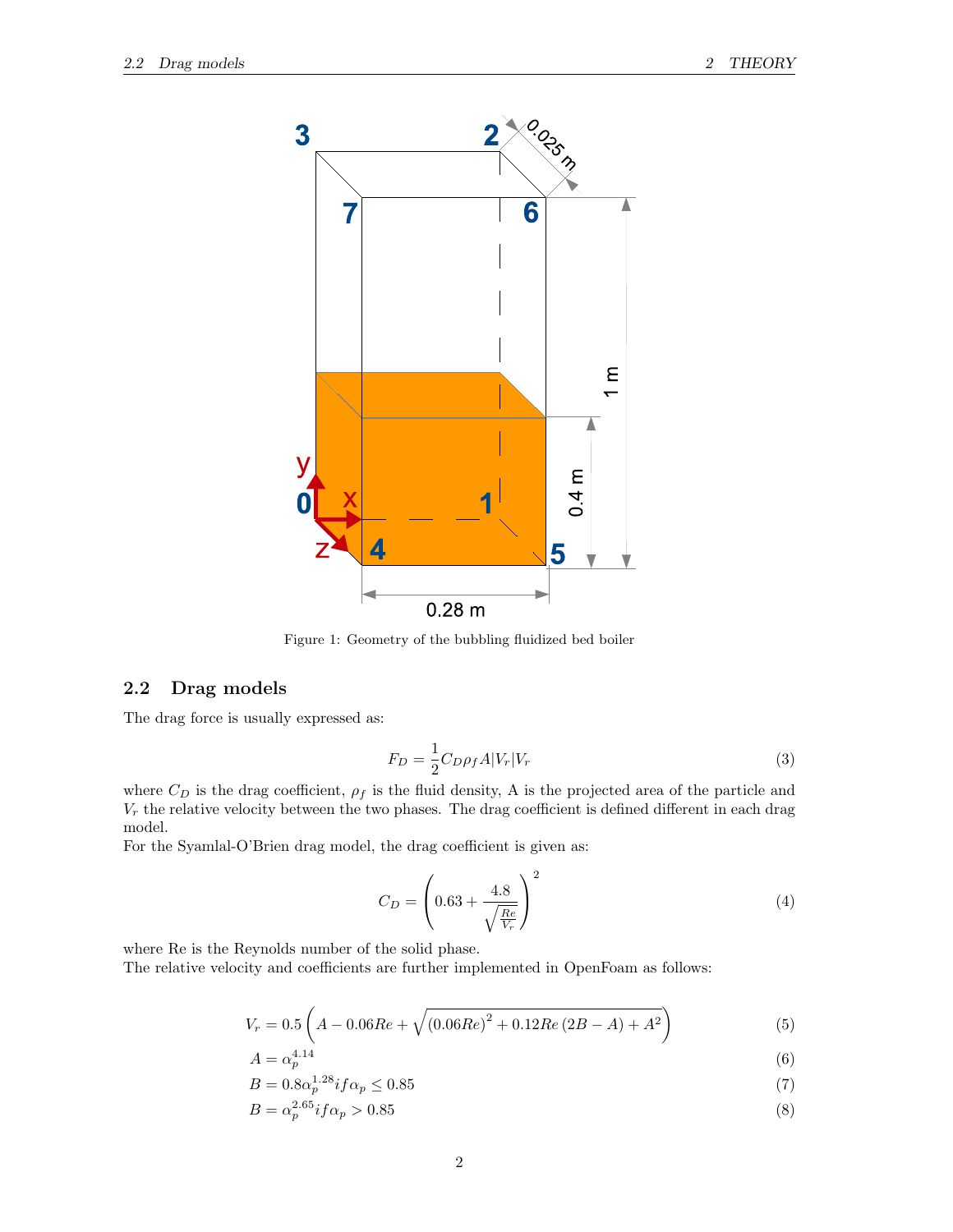where  $\alpha_p$  is the solids phase fraction (also denoted with the index 2 in the Open FOAM code). The Schiller-Naumann drag model reads:

$$
C_D = \frac{24}{Re} \left( 1 + 0.15 Re^{0.687} \right) \tag{9}
$$

And the Wen-Yu drag model reads:

$$
C_D = \frac{24}{Re} \left( 1 + 0.15 Re^{0.687} \right) \left( 1 - \alpha_f \right)^{-1.7}
$$
 (10)

For Reynolds numbers larger than 1000, the drag coefficient is approximately constant:  $C_D = 0.44$ . It is known from earlier simulations in commercial software that the drag models of Syamlal-O'Brien and Wen-Yu are more suited for fluid-solid simulations like this case and the drag model of Schiller-Naumann is more suited for fluid-gas simulations (e.g. bubbly flows). Thus the drag models of Syamlal-O'Brien and Wen-Yu are expected to be similar, whereas the Schiller-Naumann case is expected to differ from the other two.

# 3 Pre-processsing

This section covers the necessary steps needed to get the twoPhaseEulerFoam case running and also shows where to change different parameters as given in Table 1 and the drag models.

#### 3.1 Getting started

Copy the twoPhaseEulerFoam tutorial for fluidized bed to the run directory. There are actually two different tutorials for fluidized bed, one laminar and one RAS tutorial. Here, the RAS case is considered.

### cp -r \$FOAM\_TUTORIALS/multiphase/twoPhaseEulerFoam/RAS/fluidisedBed \$FOAM\_RUN cd \$FOAM\_RUN/fluidisedBed

The file structure is similar to other OpenFOAM tutorials where the case directory has a /0 , /constant and /system directory.

#### 3.2 Mesh

The mesh has to be re-defined in constant/polyMesh/blockMeshDict to fit the desired geometry. The cell size is chosen to be roughly about 30 times the particle diameter of the solid phase, which then comes down to an equidistant cell size of  $10mm$ . The patches remain unchanged. The numbering of the vertices is according to Figure 1. If a finer mesh should be used, it is important that the size of the control volumes is not smaller than the diameter of the particle. In a control volume smaller than the particle diameter the particle would fill the entire control volume ( $\alpha_p = 1$ ) and not allow for e.g. particle-particle interactions. This would also violate the maximum solid packing which is intended to be 62%, thus  $\alpha_p \leq 0.62$ . In general, the maximum solid packing should not be over around 63% as then the flow would be very dense and the probability of collisions between particles would go to infinity.

```
vertices
```
(

(0 0 0) (0.28 0 0) (0.28 1 0) (0 1 0) (0 0 0.025) (0.28 0 0.025) (0.28 1 0.025)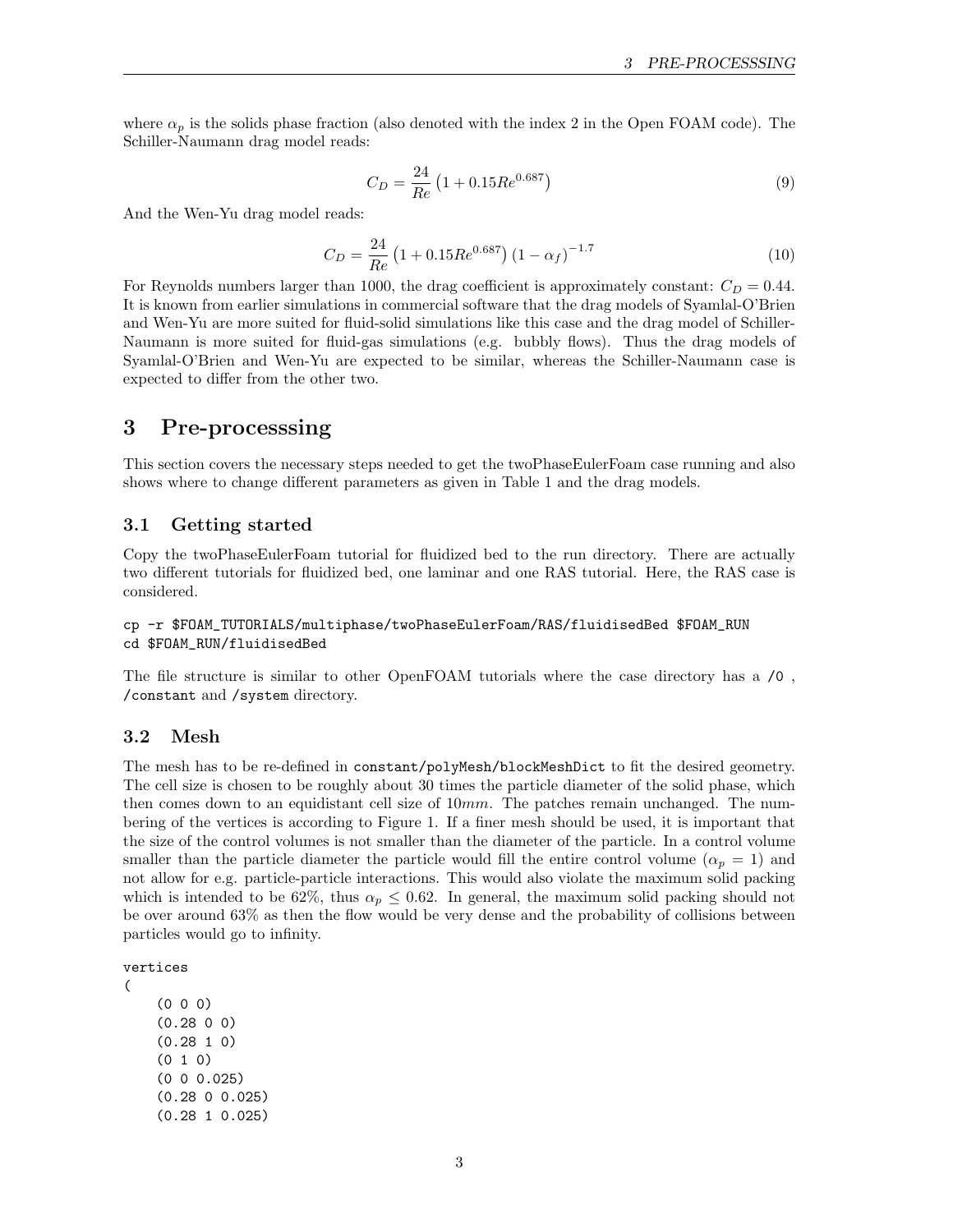```
(0 1 0.025)
);
blocks
(
    hex (0 1 2 3 4 5 6 7) (28 100 1) simpleGrading (1 1 1)
);
```
BlockMesh can now be run from the case directory.

### 3.3 Boundary and initial conditions

#### Definition of static bed height

The static bed height can be defined in system/setFieldsDict. Here the volume fraction  $\alpha$  can be defined for each part of the fluidized bed. The default setting is  $\alpha_{air} = 1$ , except for the lower part which can be specified under 'regions' in the data example below. The static bed height is set to 0.4m, with a solids volume fraction of  $40\%$ .

```
defaultFieldValues
```

```
(
    volScalarFieldValue alpha.air 1
    volScalarFieldValue alpha.particles 0
);
regions
(
    boxToCell
    {
        box ( 0 0 0 ) ( 0.28 0.4 0.025 );
        fieldValues
        (
            volScalarFieldValue alpha.air 0.60
            volScalarFieldValue alpha.particles 0.40
        );
    }
);
```
It has to be noticed, that  $0$ /alpha.air.org and  $0$ /alpha.particles.org are backup files and need to be copied before running setFields:

cp 0/alpha.air.org 0/alpha.air cp 0/alpha.particles.org 0/alpha.particles

Having done this, setFields can be executed from the case folder.

#### Boundary conditions

The boundary conditions for inlet and outlet can be set in  $0/U$ .air. Here, the inlet velocity of the air is set and the outlet is defined as pressure outlet:

```
dimensions [0 1 -1 0 0 0 0];internalField uniform (0 0.46 0);
boundaryField
{
```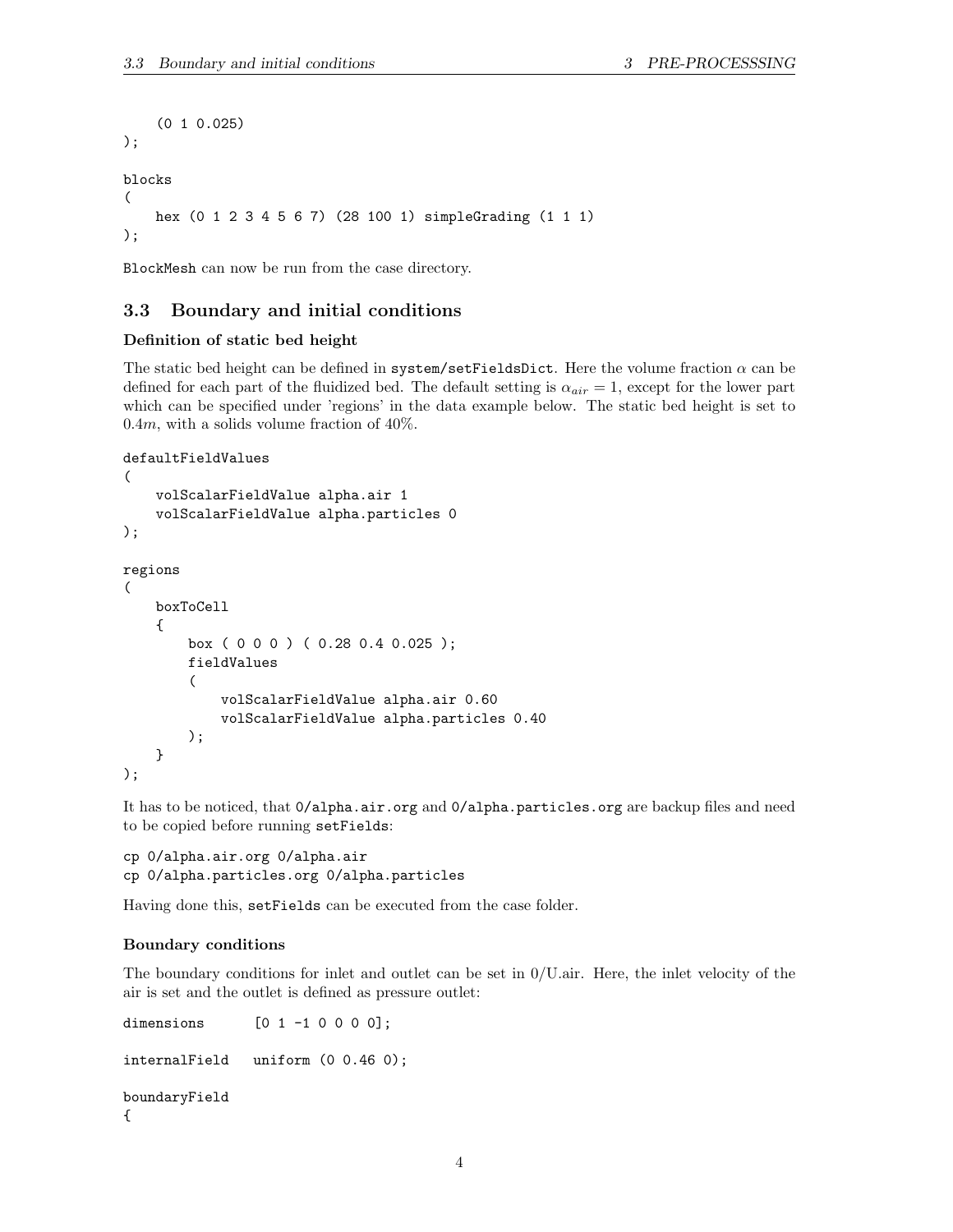```
inlet
{
  type interstitialInletVelocity;
  inletVelocity uniform (0 0.46 0);
  alpha alpha.air;
  value $internalField;
}
outlet
{
  type pressureInletOutletVelocity;
  phi phi.air;
  value $internalField;
}
walls
{
  type fixedValue;
  value uniform (0 0 0);
}
frontAndBackPlanes
{
  type empty;
}
```
An overview of all initial settings is given in Table 2.

Since the mesh is equidistant and not refined at the wall, 0/epsilon and 0/k do have wall functions at the wall boundary. Furthermore the outlet boundary is defined as inletOutlet, in case the flow reverses. This condition switches U and p between fixedValue and zeroGradient depending on the direction of U.

## 3.4 Physical properties

#### Phase properties

}

The basic properties of both phases are assigned in the respective property files: constant/thermophysicalProperties.air constant/thermophysicalProperties.particles

These are read by constant/phaseProperties. Here, the particle diameter and the maximum solid packing (alphaMax) can be changed:

```
phases (particles air);
```

```
particles
{
   diameterModel constant;
   constantCoeffs
   {
       d 275e-6;
   }
   alphaMax 0.62;
}
```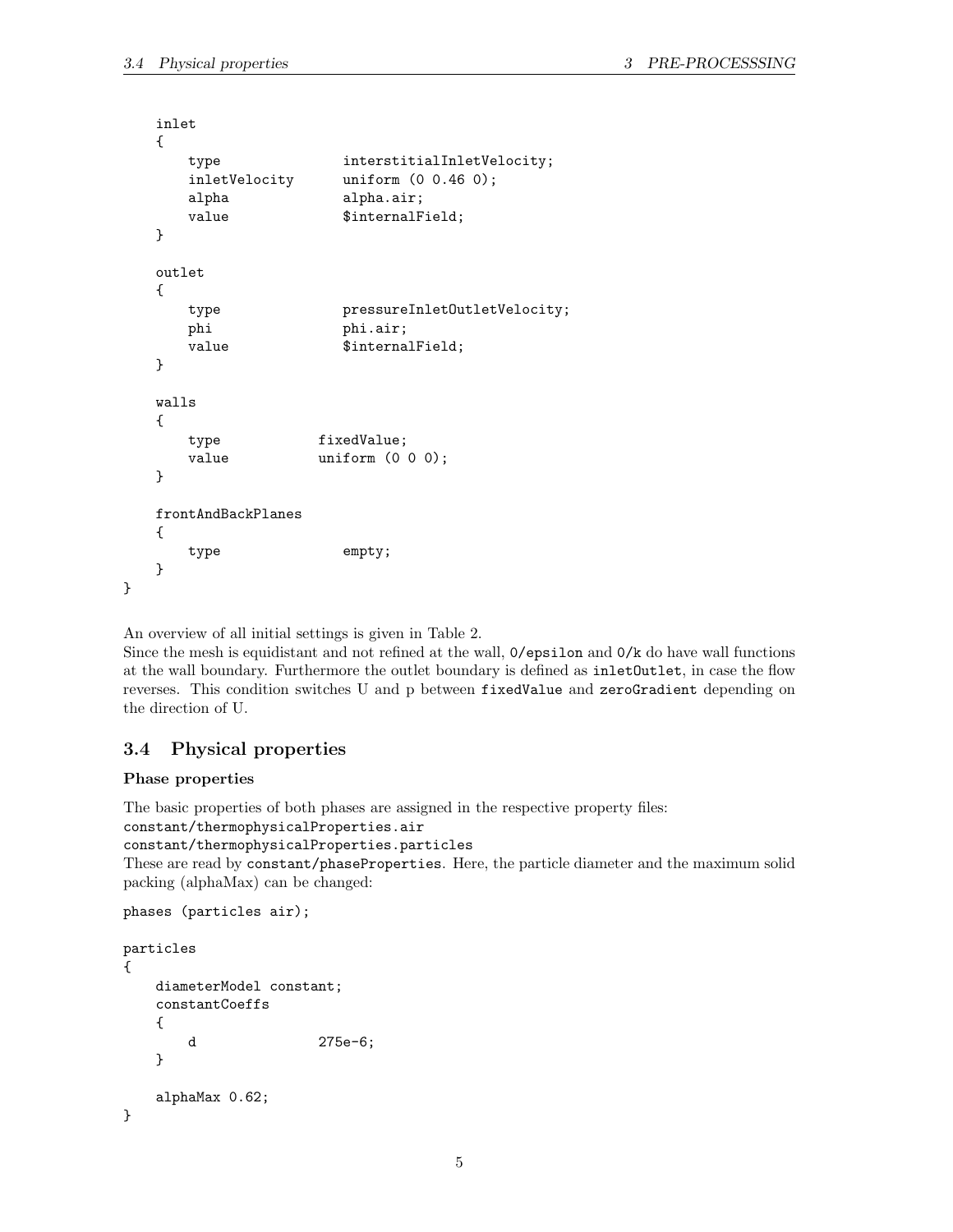| Filename             |                          | Function                                         |                          | Case                                                                |
|----------------------|--------------------------|--------------------------------------------------|--------------------------|---------------------------------------------------------------------|
| $0$ /alpha.air       |                          | Volume fraction of gaseous phase                 |                          | copy from $0/a$ lpha.air.org, gener-<br>ated through set Fields     |
| $0$ /alpha.particles |                          | Volume fraction of solid phase                   |                          | copy from 0/alpha.air.org, gener-<br>ated through setFields         |
| $0$ /epsilon         |                          | Turbulent dissipation                            |                          | set to uniform 10, inletOutlet at<br>Outlet, wall treatment         |
| 0/k                  |                          | Turbulent kinetic energy                         | $\overline{\phantom{0}}$ | set to uniform 1, indetOutlet at<br>Outlet, wall treatment          |
| $0$ /nut.air         |                          | Turbulent eddy viscosity of the<br>gaseous phase | $\overline{\phantom{0}}$ | calculated                                                          |
| $0$ /nut.particles   |                          | Turbulent eddy viscosity of the<br>solid phase   | $\overline{\phantom{a}}$ | calculated                                                          |
| 0/p                  | $\overline{\phantom{0}}$ | Pressure                                         |                          | set to uniform 1e5                                                  |
| $0/T.\text{air}$     |                          | Temperature of air                               |                          | set to uniform 600 and uniform<br>300 at inlet and outlet           |
| $0/T$ . particles    |                          | Temperature of solids phase                      |                          | set to uniform 600                                                  |
| $0/T$ heta.particles | $\qquad \qquad -$        | Granular temperature of solids<br>phase          | $\overline{\phantom{0}}$ | calculated                                                          |
| $0/U$ .air           |                          | Velocity of the gaseous phase                    |                          | prescribed inlet velocity<br>and<br>pressure outlet, see code above |
| $0/U$ . particles    |                          | Velocity of the solid phase                      |                          | no solids velocity                                                  |

Table 2: Parameters used for the simulation

This is also where the drag models can be defined. In this case, the drag model of WenYu is chosen:

```
drag
(
   (particles in air)
   {
       type SyamlalOBrien;
       residualAlpha 1e-6;
       residualRe 1e-3;
       swarmCorrection
       {
          type none;
       }
   }
);
```
A choice from 11 different drag models is possible in the twoPhaseEulerFoam:

```
Ergun
Gibilaro
GidaspowErgunWenYu
GidaspowSchillerNaumann
Lain
SchillerNaumann
SyamlalOBrien
TomiyamaAnalytic
TomiyamaCorrelated
WenYu
segregated
```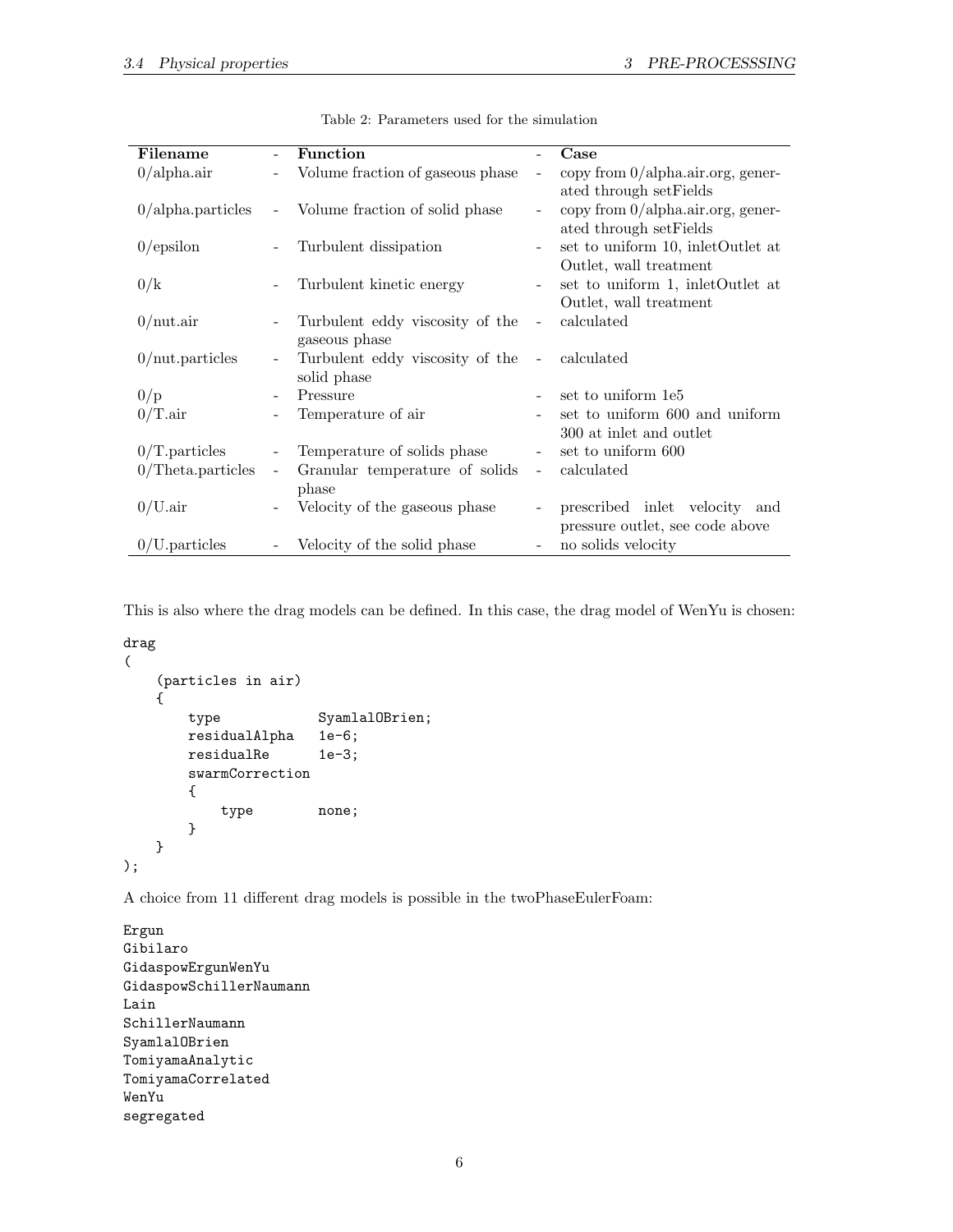Information about the different drag models can be found in their respective files:

\$FOAM\_APP/solvers/multiphase/twoPhaseEulerFoam/interfacialModels/dragModels

### Thermophysical properties

The thermophysical properties have to be set for each phase, in constant/thermophysicalProperties.air and constant/thermophysicalProperties.particles, respectively. Also, the density of the particles is set here:

```
mixture
{
   specie
   {
      nMoles 1;
      molWeight 100;
   }
   equationOfState
   {
      rho 2500;
   }
   thermodynamics
   {
      Cp 6000;
      Hf 0;
   }
   transport
   {
      mu 0;
      Pr 1;
   }
}
```
#### Turbulence properties

The turbulence modelling can be either turned off or turned on in constant/turbulenceProperties.air and constant/turbulenceProperties.particles respectively by setting it to off or on:

RAS {

```
RASModel kineticTheory;
turbulence on;
printCoeffs on;
```
Otherwise no further changes were made compared to the original case. If the case was chosen from the laminar fluidized bed tutorial, the simulation type is set to laminar in constant/turbulenceProperties.air.

### Other properties

Specification of the direction and value of the gravity in constant/g:

| dimensions | $[0 1 -2 0 0 0 0]$ ; |  |
|------------|----------------------|--|
| value      | $(0 - 9.81 0)$ :     |  |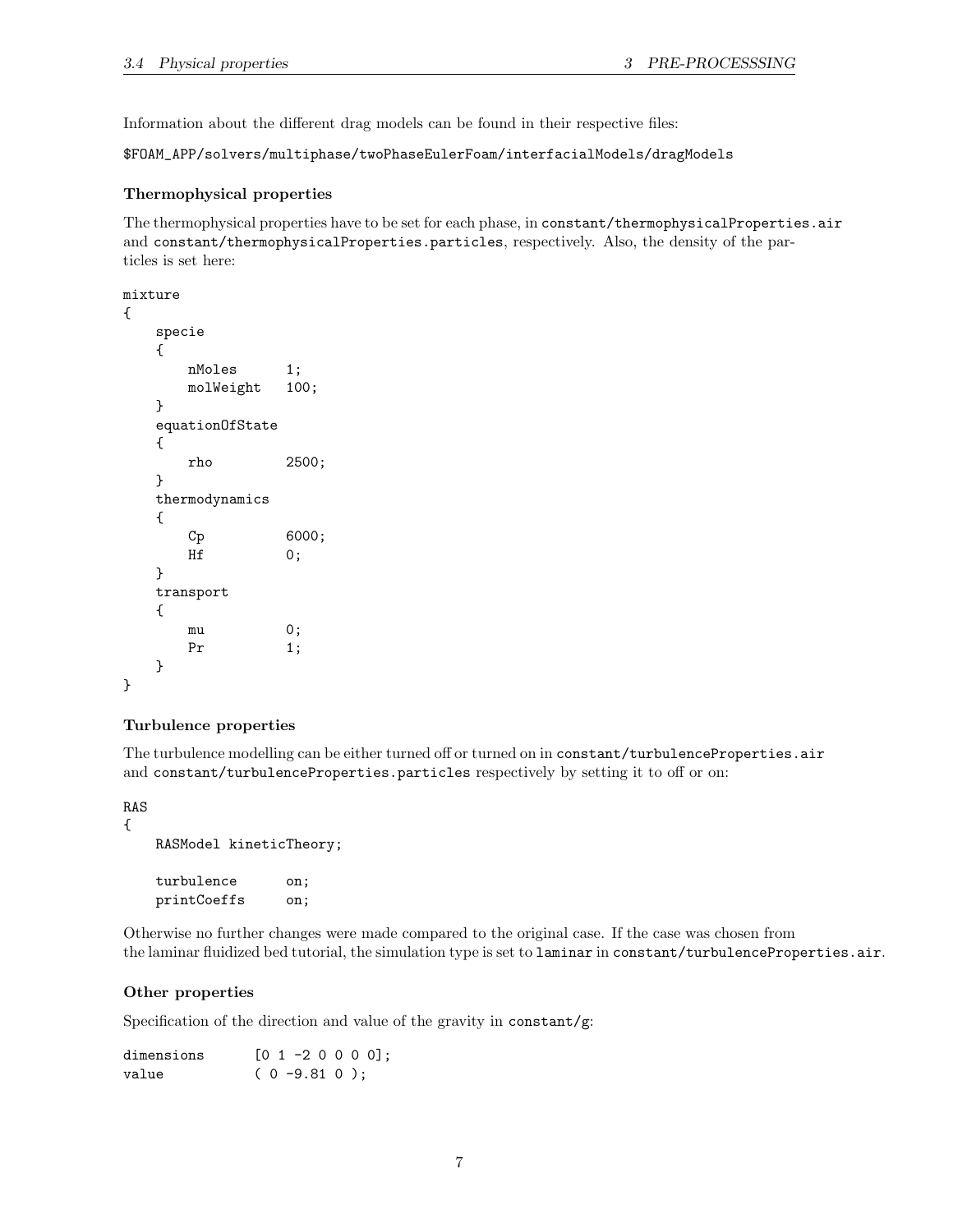# 3.5 Running the code

Having prepared the case, as described in Section 3, the solver can now be run by typing in the case directory:

### twoPhaseEulerFoam >& log &

This will generate an output directory for each time step in the case directory as well as a log file.

# 3.6 Post processing with ParaFoam

ParaFoam can be run from the case directory by typing

### paraFoam

The case can then be opened in paraView. The most interesting is to visualize the volume fraction of the particle phase, Figure 2 shows the bed after 20 seconds of simulation for all three drag models. Interesting observations are the volume fraction of the solid phase and the bed height. In Figure 3, the bed is shown at different times in the beginning of the simulation with the Schiller-Naumann and Syamlal-O'Brien drag models. Whereas in Figure 3a the two phases are already starting to mix at 2.4 seconds of simulation time, the Schiller-Naumann drag model shown in Figure 3b clearly shows symmetrical behaviour. As can be seen in 3c, the symmetry also exists at the beginning of the Syamlal-O'Brien drag model but breaks up much earlier than for the Schiller-Naumann drag model. Since all drag models show a symmetrical behaviour in the beginning of the simulation, a certain time is needed until this symmetry breaks. This time varies for different drag models as has been shown and has to be taken into account in these simulations.



Figure 2: The bed for different drag models after 20 seconds of simulation. The legend gives the volume fraction of the solid phase

Figures 4 to 6 show the averaged particle volume fraction for each drag model at heights of  $y = 0.1m$ ,  $y = 0.3m$  and  $y = 0.5m$  at a simulation time of 20 seconds. Experimental data of an averaged volume fraction may be available only for a certain height in the fluidized bed boiler and this is a way of comparing the results to experimental results. Also, the different drag models may be compared in this way and by using more planes in y-direction the bed height could be approximated.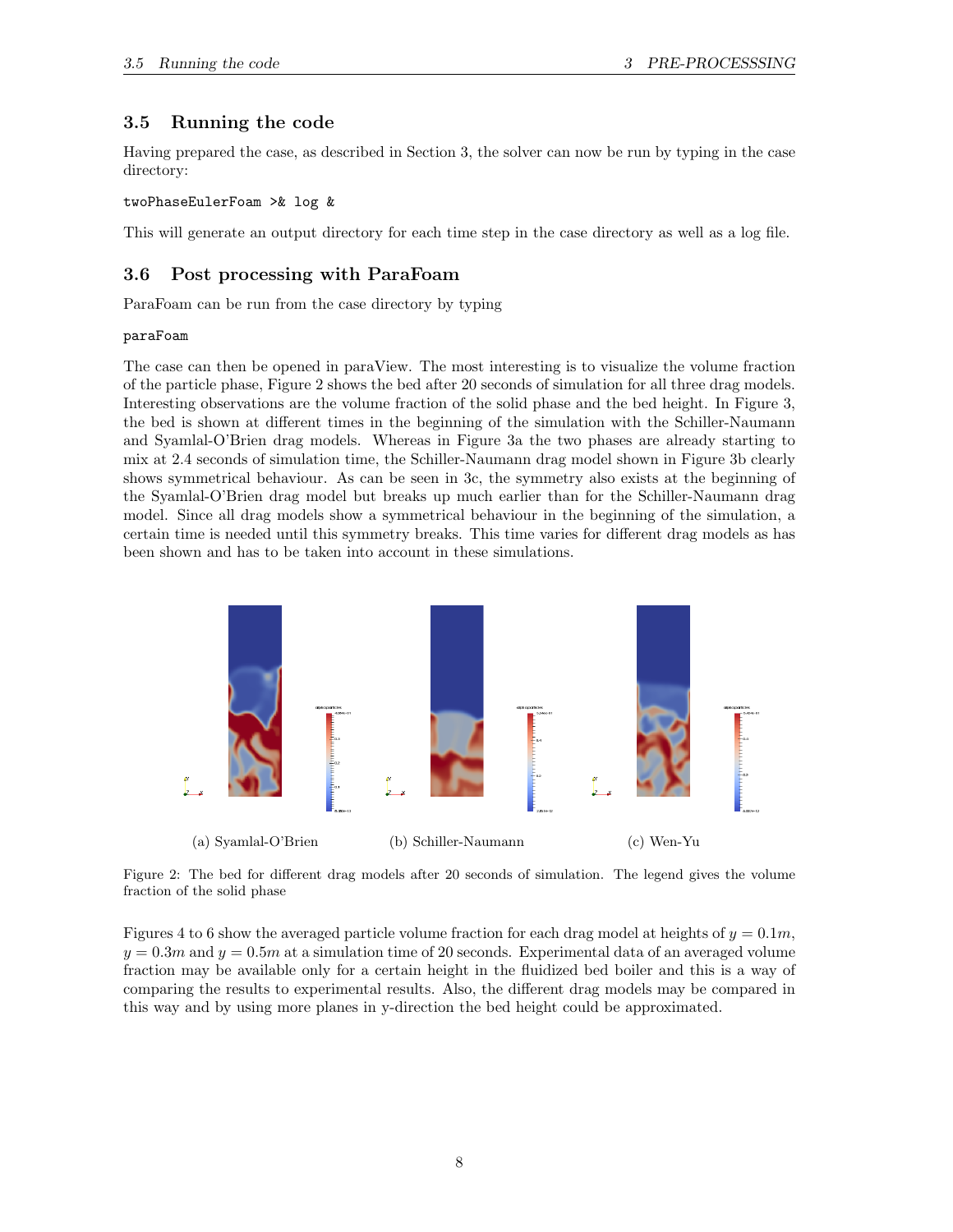

Figure 3: The bed for two drag models at the beginning of the simulation. The legend gives the volume fraction of the solid phase



Figure 4: Averaged volume fraction of the particulate phase using the Syamlal-O'Brien drag model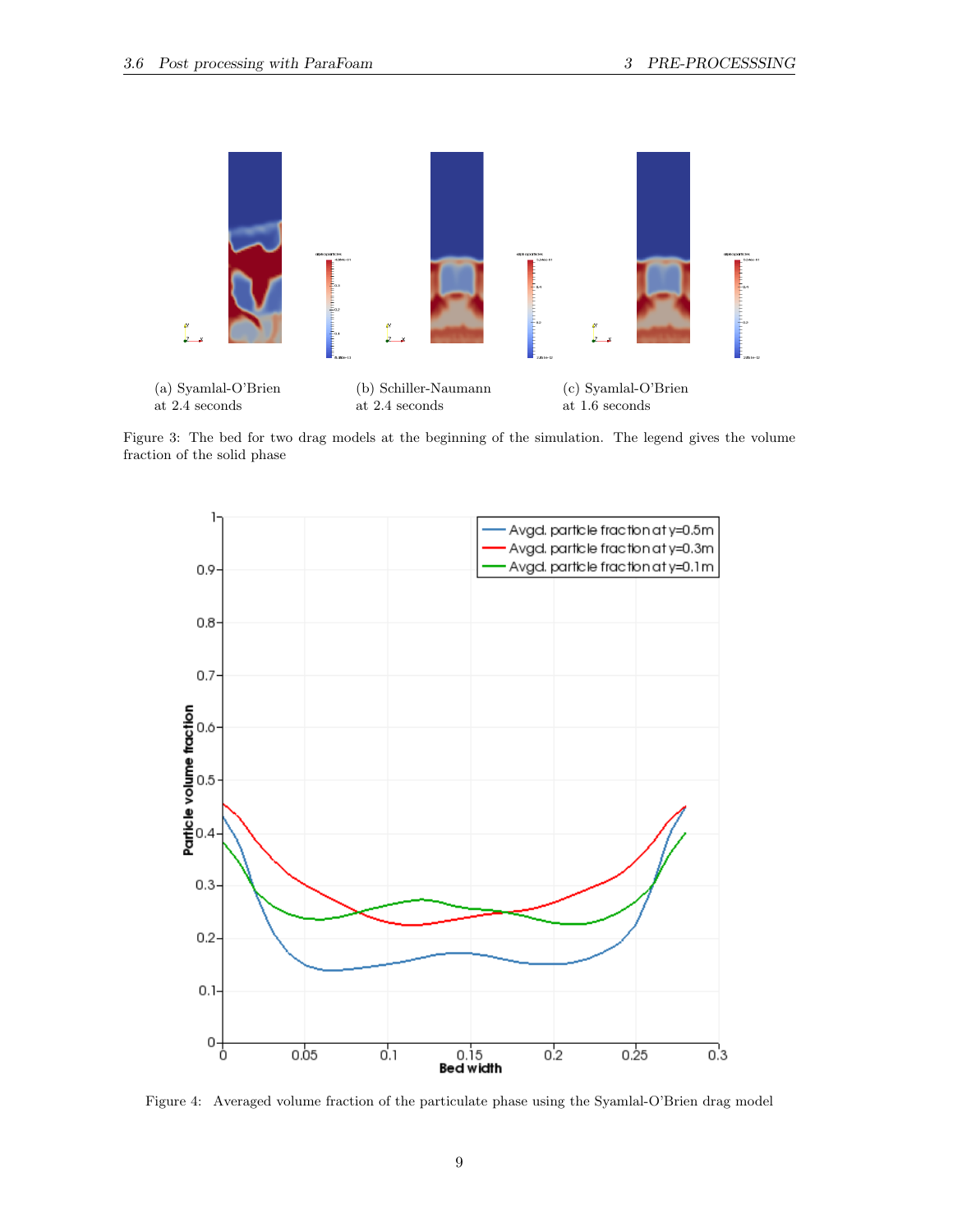

Figure 5: Averaged volume fraction of the particulate phase using the Schiller-Naumann drag model